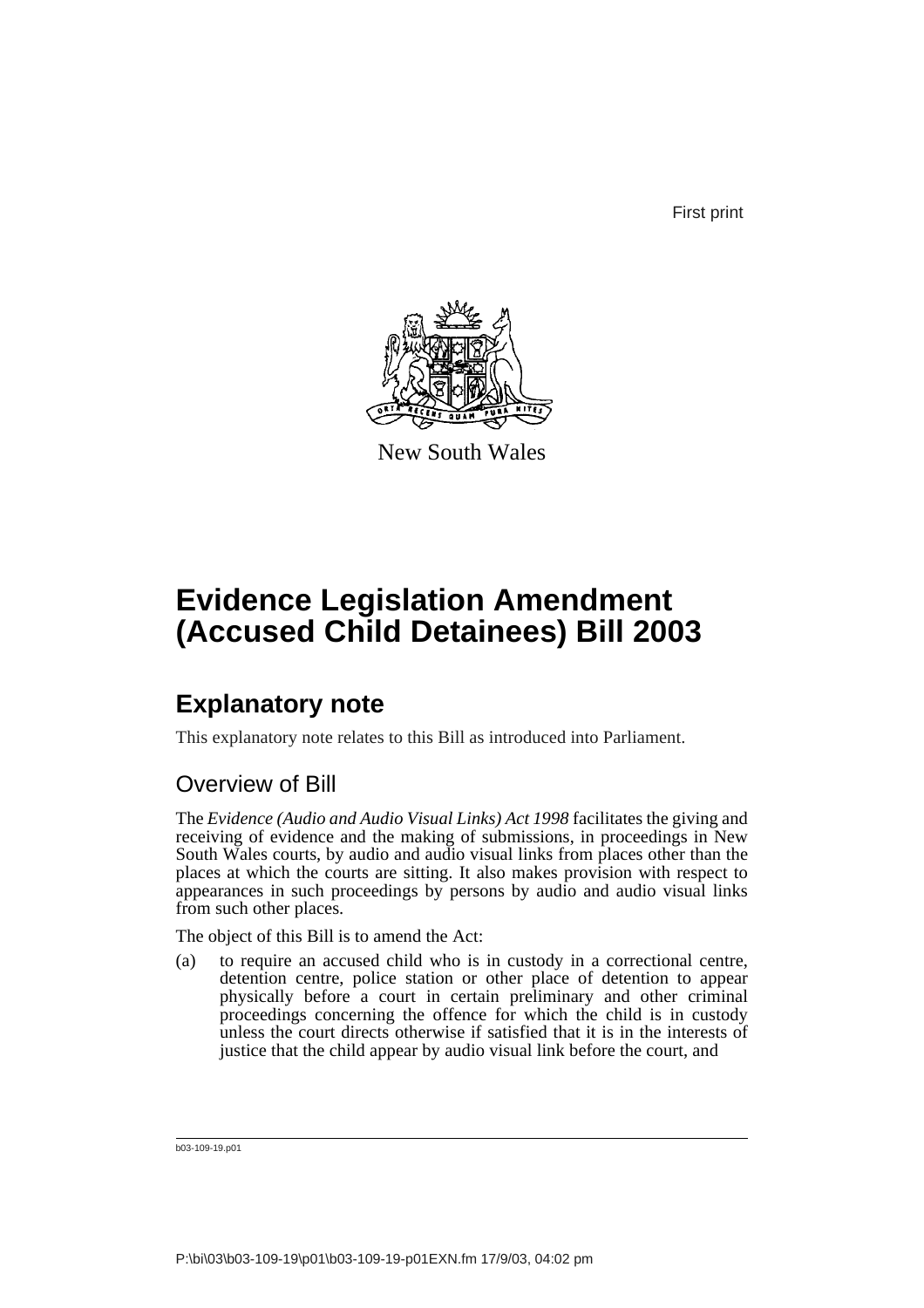Explanatory note

(b) to enable rules of court to specify factors that the court must take into account before giving such a direction.

The Bill also makes consequential amendments to the *Evidence (Children) Act 1997.*

### Outline of provisions

**Clause 1** sets out the name (also called the short title) of the proposed Act.

**Clause 2** provides for the commencement of the proposed Act on a day or days to be appointed by proclamation.

**Clause 3** is a formal provision that gives effect to the amendments to the *Evidence (Audio and Audio Visual Links) Act 1998* set out in Schedule 1.

**Clause 4** is a formal provision that gives effect to the amendments to the *Evidence (Children) Act 1997* set out in Schedule 2.

### **Schedule 1 Amendment of Evidence (Audio and Audio Visual Links) Act 1998**

**Schedule 1 [1] and [2]** amend section 3 of the *Evidence (Audio and Audio Visual Links) Act 1998* (the *Principal Act*) to replace the existing definition of *accused detainee* with a new definition of *accused detainee* and to insert definitions of *accused child detainee* and *detention centre*.

**Schedule 1 [9] and [10]** insert sections 5BBA and 22 (5) into the Principal Act to achieve the object described in paragraphs (a) and (b), respectively, of the Overview of the Bill above.

**Schedule 1 [5]** inserts section 5 (5A) into the Principal Act to provide for the proposed amendments to extend to any proceeding pending in a court after the commencement of section 5 (5) and before the commencement of the subsection.

**Schedule 1 [4], [6], [7] and [8]** make consequential amendments to sections 5, 5BA and 5BB of the Principal Act.

**Schedule 1 [3]** makes an amendment by way of statute law revision to correct a grammatical error.

Explanatory note page 2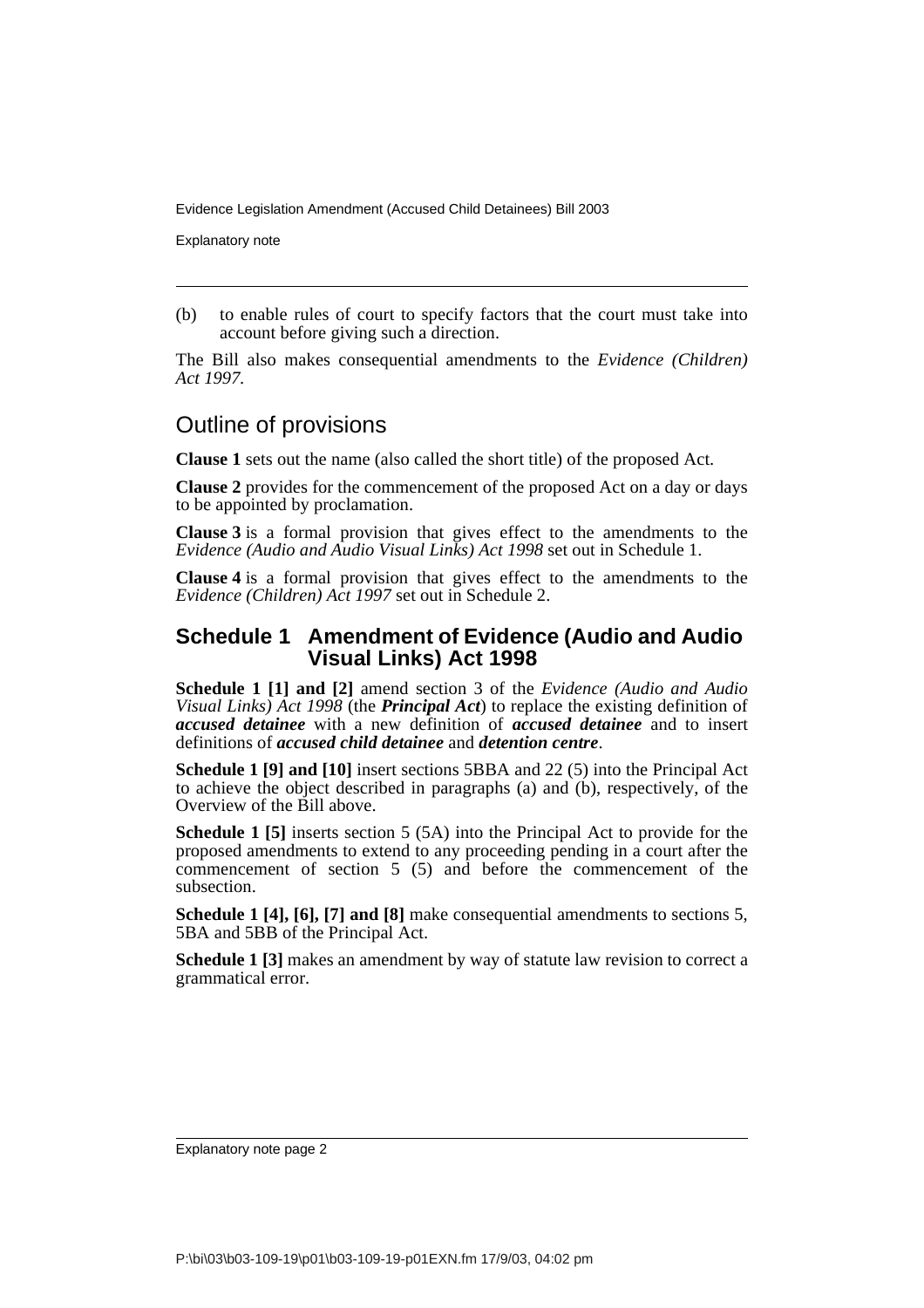Explanatory note

### **Schedule 2 Consequential amendment of Evidence (Children) Act 1997**

Section 5 (1A) of the *Evidence (Audio and Audio Visual Links) Act 1998* indicates that that Act is not intended to exclude or limit the operation of any other law of the State that makes provision for the taking of evidence or the making of submissions in the State for the purposes of proceedings in the State.

**Schedule 2** amends sections 11 (Child entitled to give evidence in chief in form of recording) and 19 (Accused children may be allowed to give evidence by closed-circuit television) of the *Evidence (Children) Act 1997* to make it clear that those sections are not limited by proposed section 5BBA of the *Evidence (Audio and Audio Visual Links) Act 1998* as inserted by Schedule 1 [9].

Explanatory note page 3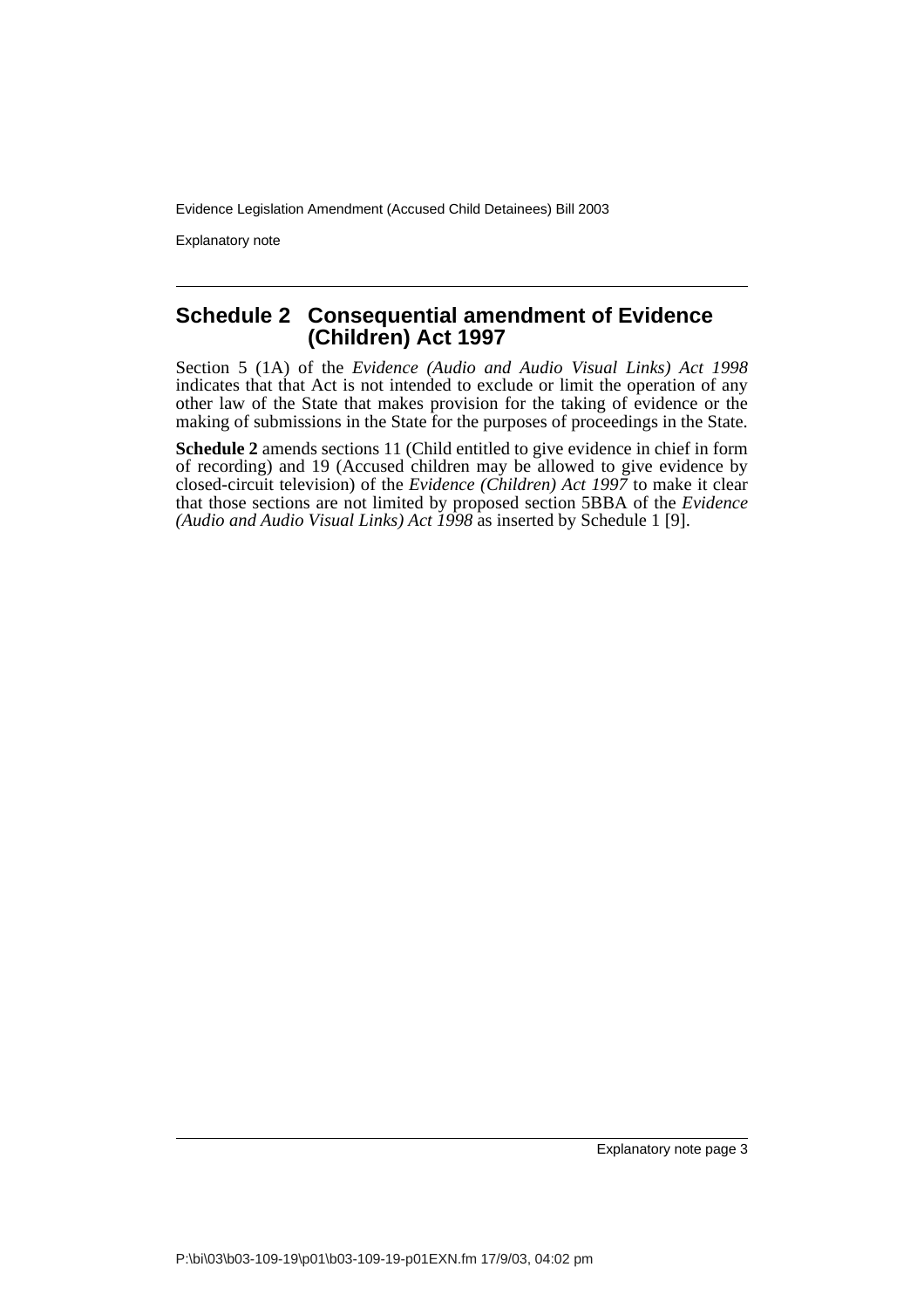Explanatory note

Explanatory note page 4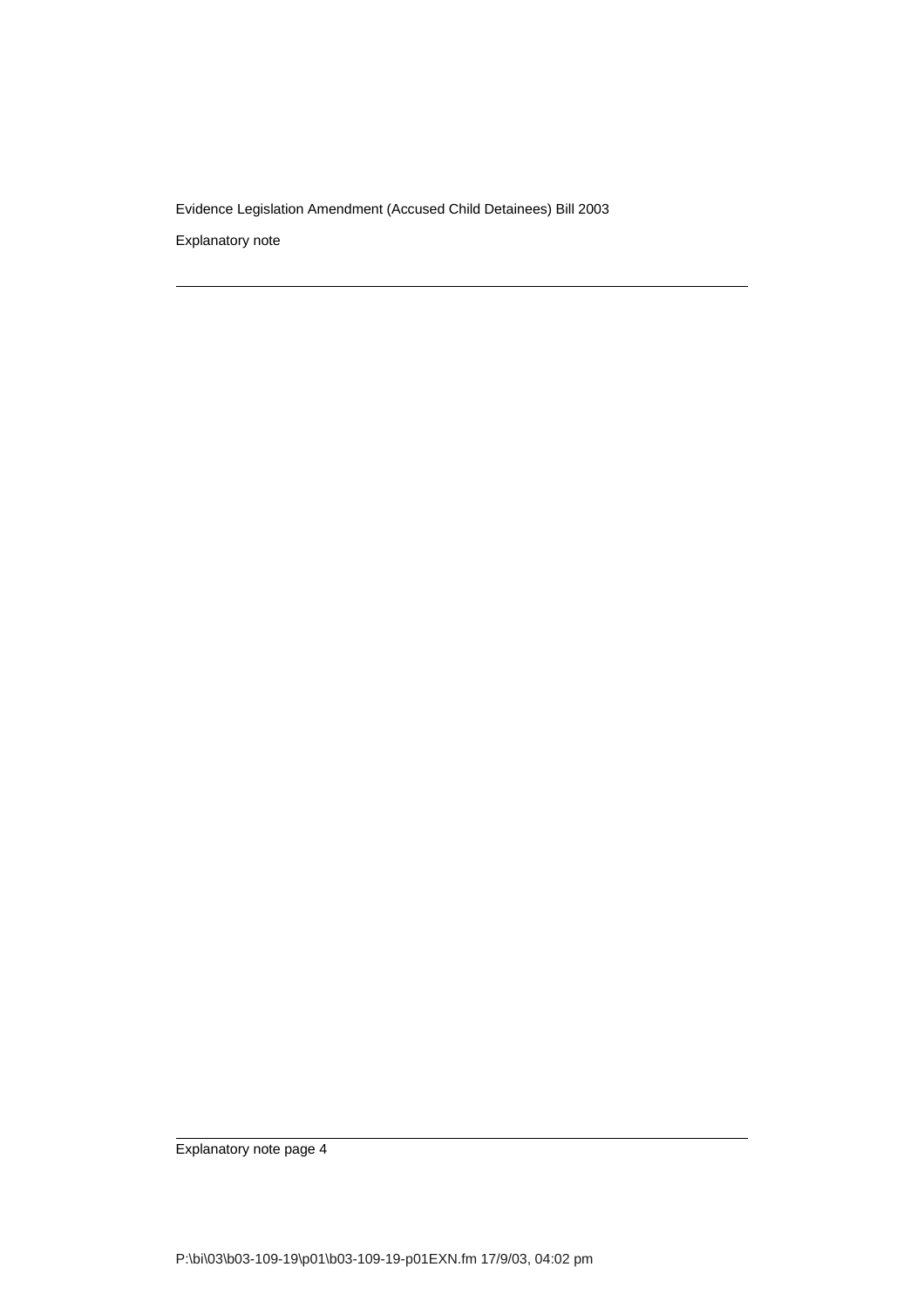First print



New South Wales

# **Evidence Legislation Amendment (Accused Child Detainees) Bill 2003**

## **Contents**

|                  |                                                              |                                                                         | Page           |
|------------------|--------------------------------------------------------------|-------------------------------------------------------------------------|----------------|
|                  |                                                              | Name of Act                                                             | 2              |
|                  | 2                                                            | Commencement                                                            | $\overline{2}$ |
|                  | 3                                                            | Amendment of Evidence (Audio and Audio Visual Links)<br>Act 1998 No 105 | $\overline{2}$ |
|                  | 4                                                            | Consequential amendment of Evidence (Children) Act 1997<br>No 143       | 2              |
| <b>Schedules</b> |                                                              |                                                                         |                |
|                  |                                                              | Amendment of Evidence (Audio and Audio Visual Links)<br>Act 1998        | 3              |
|                  | Consequential amendment of Evidence (Children) Act 1997<br>2 |                                                                         | 6              |
|                  |                                                              |                                                                         |                |

b03-109-19.p01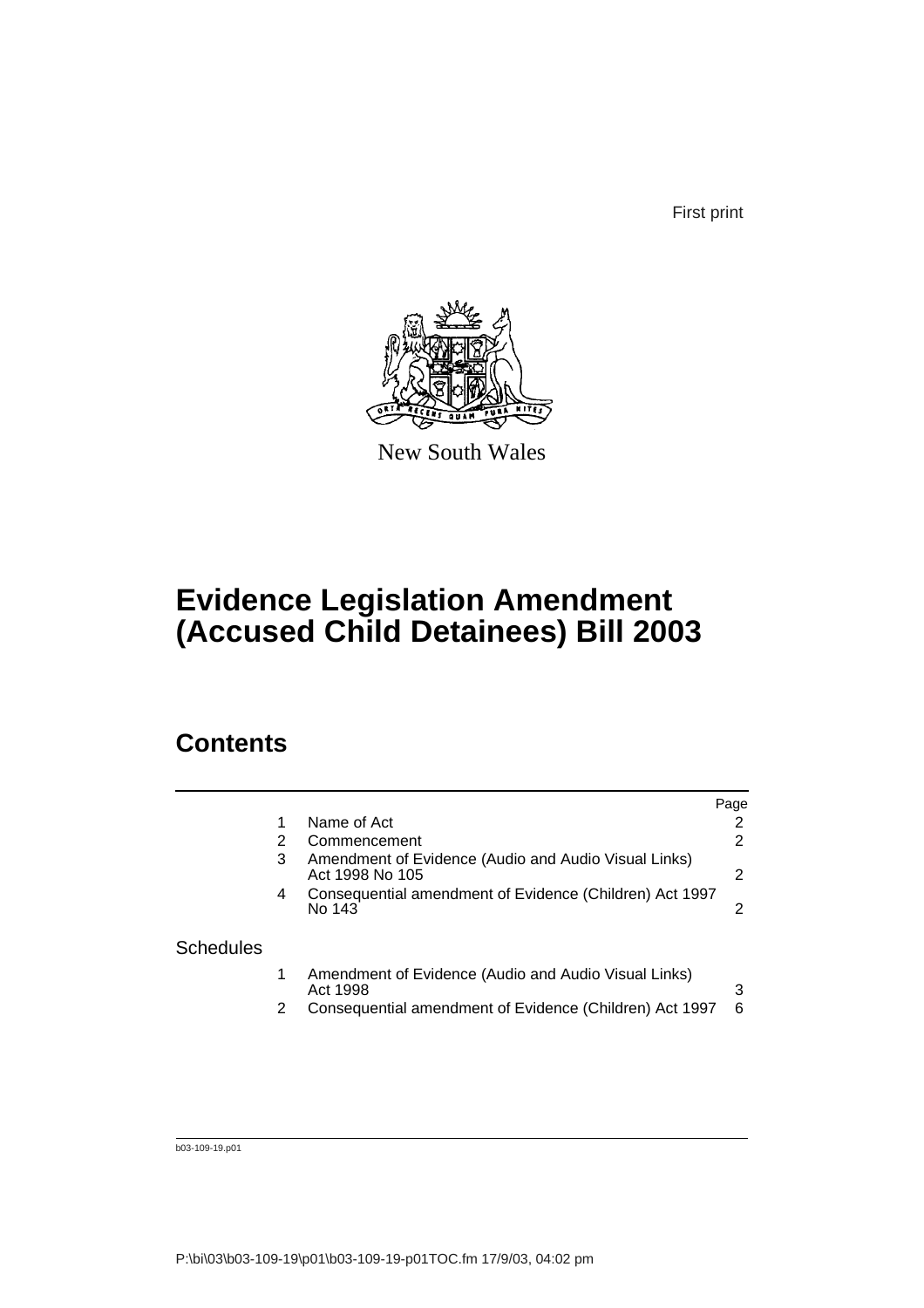**Contents** 

Page

Contents page 2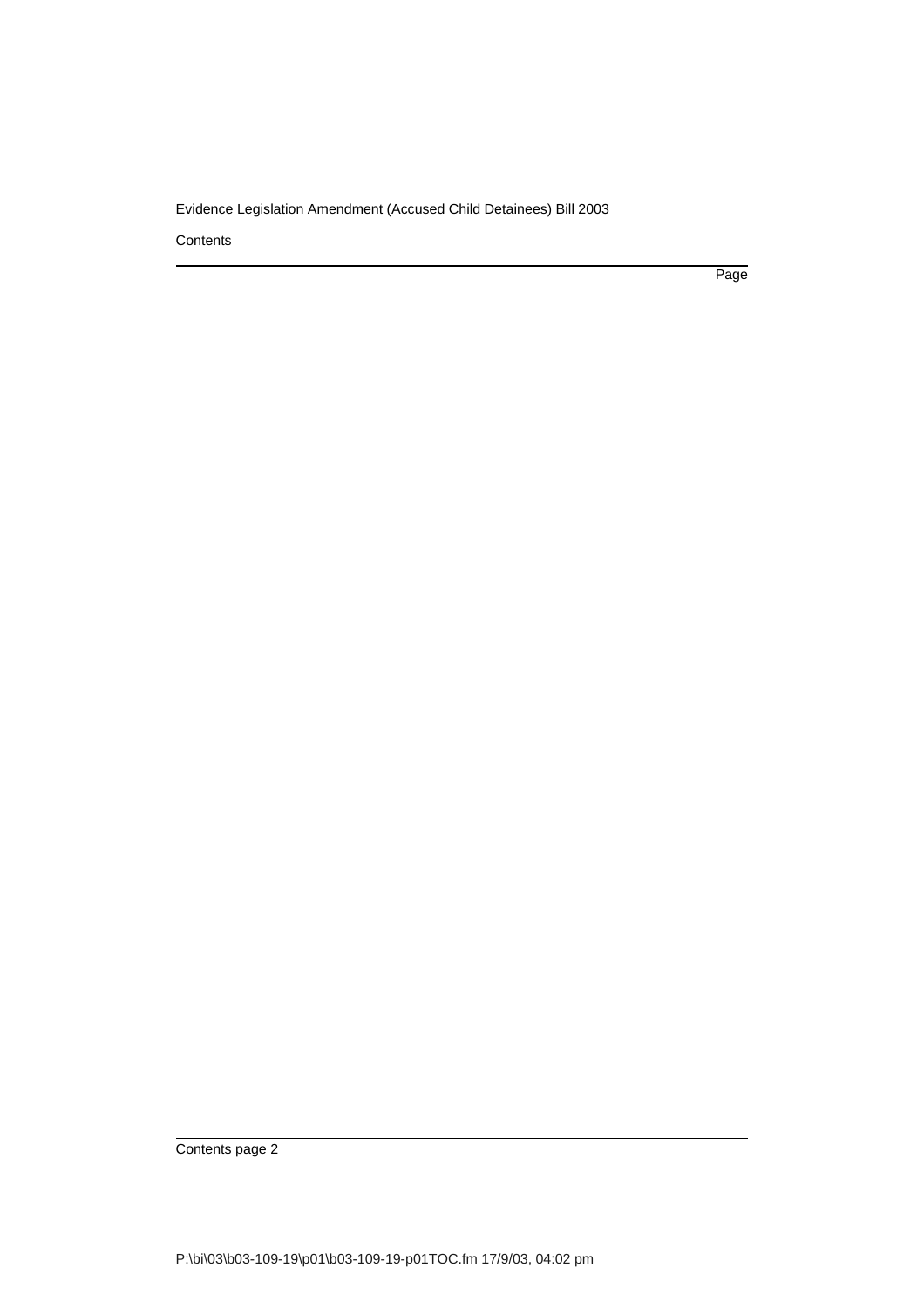

New South Wales

# **Evidence Legislation Amendment (Accused Child Detainees) Bill 2003**

No , 2003

#### **A Bill for**

An Act to amend the *Evidence (Audio and Audio Visual Links) Act 1998* with respect to the giving of evidence by accused child detainees and to make consequential amendments to the *Evidence (Children) Act 1997*; and for other purposes.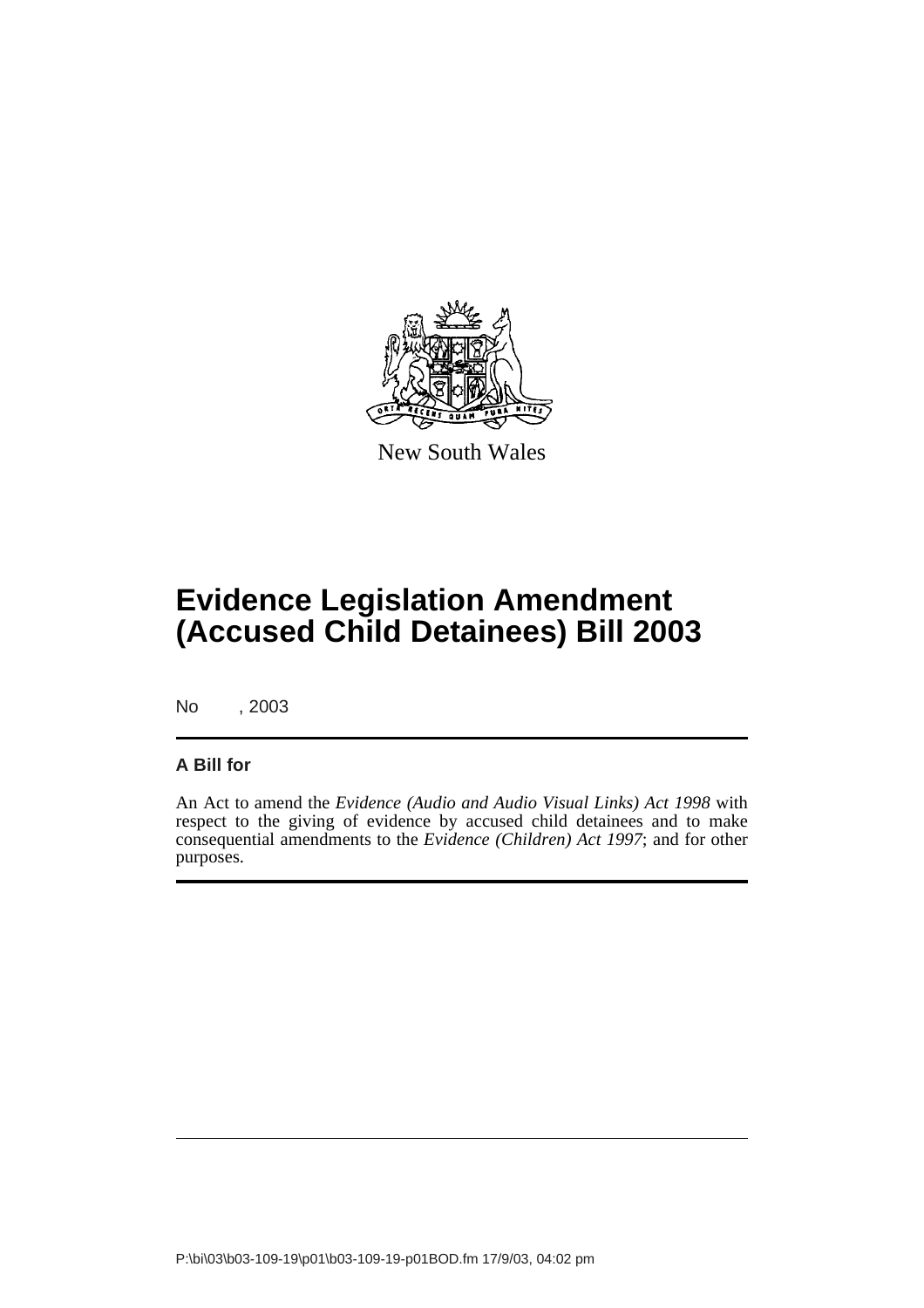<span id="page-7-3"></span><span id="page-7-2"></span><span id="page-7-1"></span><span id="page-7-0"></span>

| $\mathbf 1$<br>The Legislature of New South Wales enacts: |                                                                                                      |                     |  |  |  |
|-----------------------------------------------------------|------------------------------------------------------------------------------------------------------|---------------------|--|--|--|
| 1                                                         | Name of Act                                                                                          |                     |  |  |  |
|                                                           | This Act is the <i>Evidence Legislation Amendment</i> ( <i>Accused Child</i><br>Detainees) Act 2003. | 3<br>$\overline{4}$ |  |  |  |
| $\mathbf{2}$                                              | <b>Commencement</b>                                                                                  | 5                   |  |  |  |
|                                                           | This Act commences on a day or days to be appointed by<br>proclamation.                              | 6<br>$\overline{7}$ |  |  |  |
| 3                                                         | Amendment of Evidence (Audio and Audio Visual Links) Act 1998<br><b>No 105</b>                       | 8<br>9              |  |  |  |
|                                                           | The Evidence (Audio and Audio Visual Links) Act 1998 is amended<br>as set out in Schedule 1.         | 10<br>11            |  |  |  |
| 4                                                         | <b>Consequential amendment of Evidence (Children) Act 1997 No 143</b>                                | 12                  |  |  |  |
|                                                           | The Evidence (Children) Act 1997 is amended as set out in<br>Schedule 2.                             | 13<br>14            |  |  |  |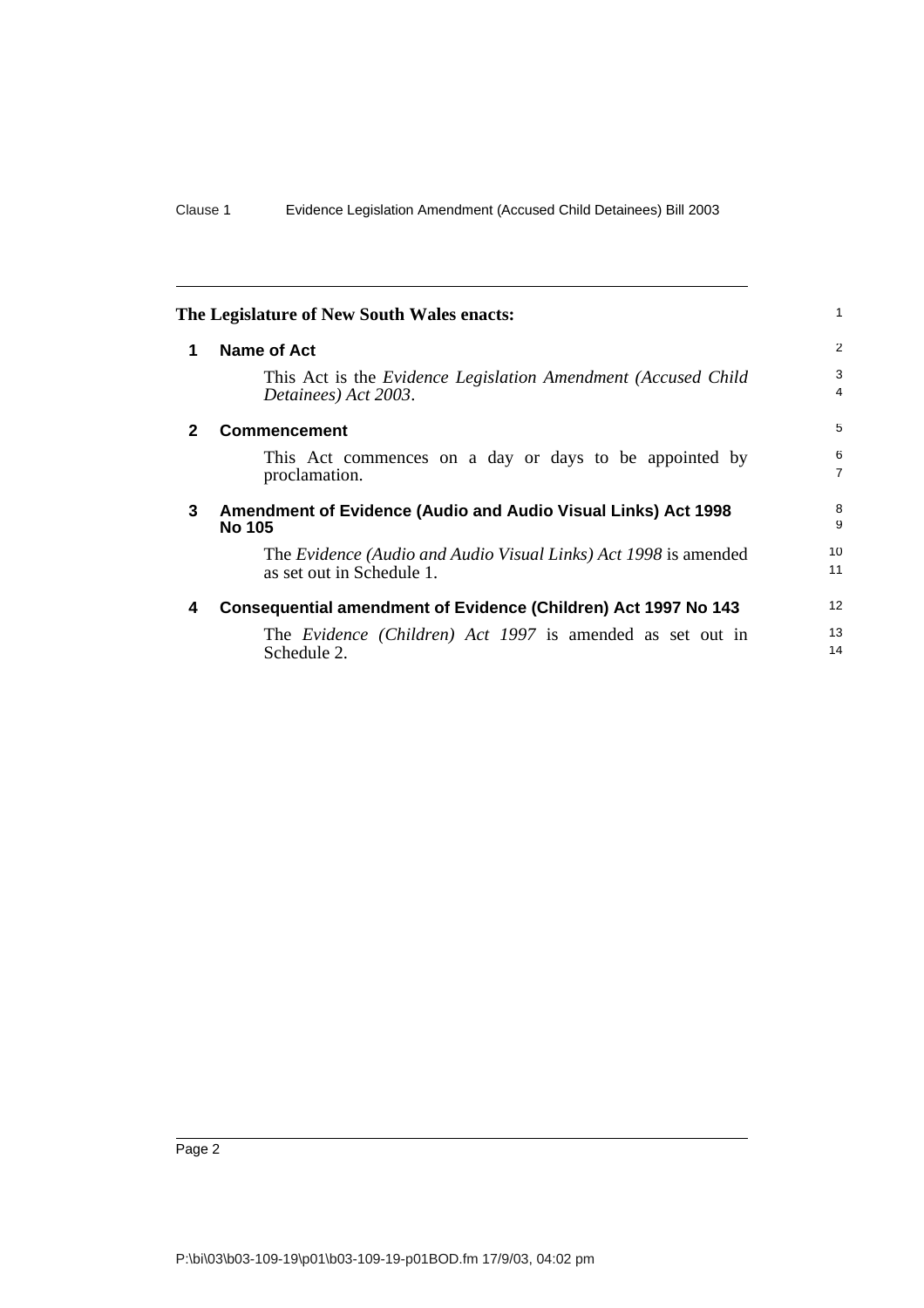Amendment of Evidence (Audio and Audio Visual Links) Act 1998 Schedule 1

<span id="page-8-0"></span>

|                                                                                                                                                                                                | <b>Visual Links) Act 1998</b>                                                                                                                                                                                                                                                                                      |                                                                                                                                                                                                     |  |
|------------------------------------------------------------------------------------------------------------------------------------------------------------------------------------------------|--------------------------------------------------------------------------------------------------------------------------------------------------------------------------------------------------------------------------------------------------------------------------------------------------------------------|-----------------------------------------------------------------------------------------------------------------------------------------------------------------------------------------------------|--|
| <b>Section 3 Interpretation</b>                                                                                                                                                                |                                                                                                                                                                                                                                                                                                                    |                                                                                                                                                                                                     |  |
| Omit the definition of <i>accused detainee</i> from section 3 (1). Insert instead:                                                                                                             |                                                                                                                                                                                                                                                                                                                    |                                                                                                                                                                                                     |  |
|                                                                                                                                                                                                | accused child detainee means an accused detainee who is a<br>child.                                                                                                                                                                                                                                                | 6<br>7                                                                                                                                                                                              |  |
|                                                                                                                                                                                                | <i>accused detainee</i> means a person who is being held in<br>custody in a correctional centre, detention centre, police<br>station or other place of detention and includes, in relation to<br>a proceeding for a summary offence, a defendant who is so<br>being held.                                          | 8<br>9<br>10<br>11<br>12                                                                                                                                                                            |  |
| Section 3 (1), definition of "detention centre"                                                                                                                                                |                                                                                                                                                                                                                                                                                                                    |                                                                                                                                                                                                     |  |
| Insert in alphabetical order:                                                                                                                                                                  |                                                                                                                                                                                                                                                                                                                    |                                                                                                                                                                                                     |  |
|                                                                                                                                                                                                | <i>detention centre</i> has the same meaning it has in the <i>Children</i><br>(Detention Centres) Act 1987.                                                                                                                                                                                                        | 15<br>16                                                                                                                                                                                            |  |
|                                                                                                                                                                                                |                                                                                                                                                                                                                                                                                                                    | 17                                                                                                                                                                                                  |  |
|                                                                                                                                                                                                |                                                                                                                                                                                                                                                                                                                    | 18                                                                                                                                                                                                  |  |
| <b>Section 5 Application of Act</b>                                                                                                                                                            |                                                                                                                                                                                                                                                                                                                    |                                                                                                                                                                                                     |  |
| Insert "(as in force immediately before the amendment of this subsection<br>by the Evidence Legislation Amendment (Accused Child Detainees)<br>Act 2003)" after "Part 1B" in section 5 $(5)$ . |                                                                                                                                                                                                                                                                                                                    |                                                                                                                                                                                                     |  |
|                                                                                                                                                                                                |                                                                                                                                                                                                                                                                                                                    | 23                                                                                                                                                                                                  |  |
| Insert after section $5(5)$ :                                                                                                                                                                  |                                                                                                                                                                                                                                                                                                                    |                                                                                                                                                                                                     |  |
| (5A)                                                                                                                                                                                           | Part 1B (as amended by the <i>Evidence Legislation Amendment</i><br>(Accused Child Detainees) Act 2003) extends to any<br>preliminary criminal proceeding or relevant criminal<br>proceeding pending in a NSW court after the commencement<br>of subsection (5) and before the commencement of this<br>subsection. | 25<br>26<br>27<br>28<br>29<br>30                                                                                                                                                                    |  |
|                                                                                                                                                                                                |                                                                                                                                                                                                                                                                                                                    | 31                                                                                                                                                                                                  |  |
| Insert "(other than section 5BBA)" after "Part 1B".                                                                                                                                            |                                                                                                                                                                                                                                                                                                                    |                                                                                                                                                                                                     |  |
|                                                                                                                                                                                                |                                                                                                                                                                                                                                                                                                                    | Schedule 1 Amendment of Evidence (Audio and Audio<br>(Section 3)<br>Section 3 (1), definition of "participating State"<br>Omit "an law". Insert instead "a law".<br>Section 5 (5A)<br>Section 5 (6) |  |

Page 3

 $\bar{z}$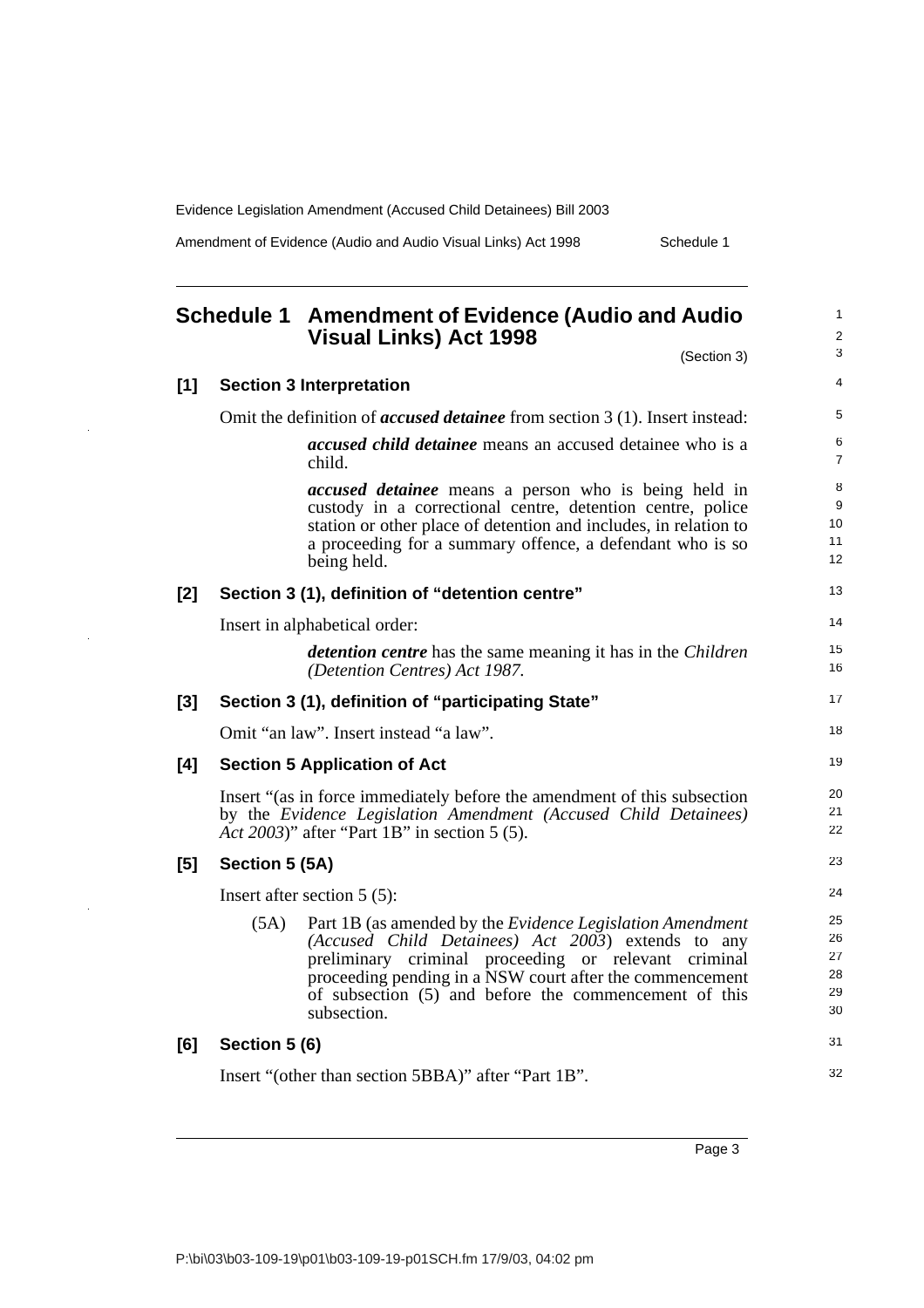Schedule 1 Amendment of Evidence (Audio and Audio Visual Links) Act 1998

|  | [7] | Section 5BA Appearances of accused detainee (other than<br>accused child detainee) by audio visual link in preliminary<br>criminal proceedings |                                  |             |                                                                                                                                                                                                                                                                                                                                                                   |                                  |  |  |  |
|--|-----|------------------------------------------------------------------------------------------------------------------------------------------------|----------------------------------|-------------|-------------------------------------------------------------------------------------------------------------------------------------------------------------------------------------------------------------------------------------------------------------------------------------------------------------------------------------------------------------------|----------------------------------|--|--|--|
|  |     |                                                                                                                                                |                                  |             | Insert "(other than an accused child detainee)" after "An accused<br>detainee" in section 5BA (1).                                                                                                                                                                                                                                                                | 4<br>5                           |  |  |  |
|  | [8] | Section 5BB Appearances of accused detainee (other than<br>accused child detainee) by audio visual link in relevant criminal<br>proceedings    |                                  |             |                                                                                                                                                                                                                                                                                                                                                                   |                                  |  |  |  |
|  |     |                                                                                                                                                |                                  |             | Insert "(other than an accused child detainee)" after "An accused<br>detainee" in section 5BB (1).                                                                                                                                                                                                                                                                | 9<br>10                          |  |  |  |
|  | [9] |                                                                                                                                                | <b>Section 5BBA</b>              |             |                                                                                                                                                                                                                                                                                                                                                                   | 11                               |  |  |  |
|  |     |                                                                                                                                                | <b>Insert after section 5BB:</b> |             |                                                                                                                                                                                                                                                                                                                                                                   |                                  |  |  |  |
|  |     | 5BBA                                                                                                                                           |                                  | proceedings | Appearances of accused child detainee by audio visual link in<br>preliminary criminal proceedings and relevant criminal                                                                                                                                                                                                                                           | 13<br>14<br>15                   |  |  |  |
|  |     |                                                                                                                                                | (1)                              |             | An accused child detainee who is required to appear (or be<br>brought or be present) before a NSW court in any preliminary<br>criminal proceedings, or in any relevant criminal proceedings,<br>concerning the offence for which the child is in custody must,<br>unless the court otherwise directs, appear physically before<br>the court in those proceedings. | 16<br>17<br>18<br>19<br>20<br>21 |  |  |  |
|  |     |                                                                                                                                                | (2)                              |             | Subsection (1) does not apply if:                                                                                                                                                                                                                                                                                                                                 | 22                               |  |  |  |
|  |     |                                                                                                                                                |                                  | (a)         | the accused child detainee chooses to give evidence or<br>make any submission by audio visual link from any<br>place within New South Wales at which the accused<br>child detainee is in custody other than the courtroom or<br>place where the court is sitting, and                                                                                             | 23<br>24<br>25<br>26<br>27       |  |  |  |
|  |     |                                                                                                                                                |                                  | (b)         | all other parties to the proceeding consent to the<br>accused child detainee appearing before the court by<br>audio visual link from that place.                                                                                                                                                                                                                  | 28<br>29<br>30                   |  |  |  |
|  |     |                                                                                                                                                | (3)                              |             | The court may make a direction under subsection $(1)$ on its<br>own motion or on the application of any party to the<br>proceeding.                                                                                                                                                                                                                               | 31<br>32<br>33                   |  |  |  |
|  |     |                                                                                                                                                |                                  |             |                                                                                                                                                                                                                                                                                                                                                                   |                                  |  |  |  |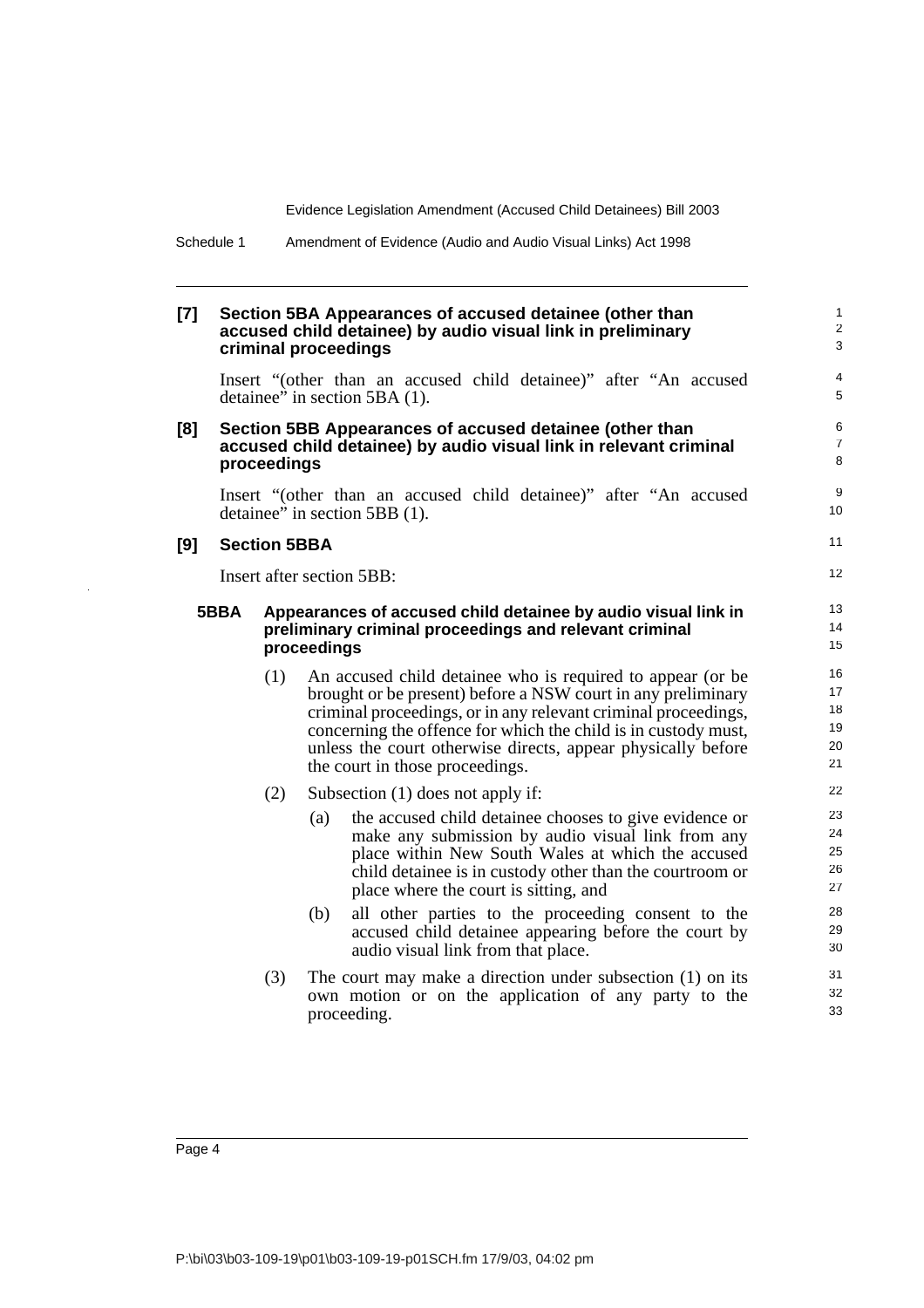Amendment of Evidence (Audio and Audio Visual Links) Act 1998 Schedule 1

- (4) The court may make such a direction only if it is satisfied, after taking into account any factors that are relevant in the circumstances of the case and that are specified in rules of court, that it is in the interests of justice for the accused child detainee to appear before the court by audio visual link from the place within New South Wales at which the child is in custody other than the courtroom or place where the court is sitting. (5) A person who was a child when a direction was made to appear before a court by audio visual link as referred to in subsection (4) is entitled to continue to appear before the court by audio visual link in accordance with the direction even if the person becomes an adult before the conclusion of the proceeding concerned. **[10] Section 22 Regulations and rules of court** Insert after section 22 (4):
	- (5) Without limiting subsections (1) and (3), provision may be made with respect to factors to be taken into account by a court in determining whether an accused child detainee should appear before the court by audio visual link.